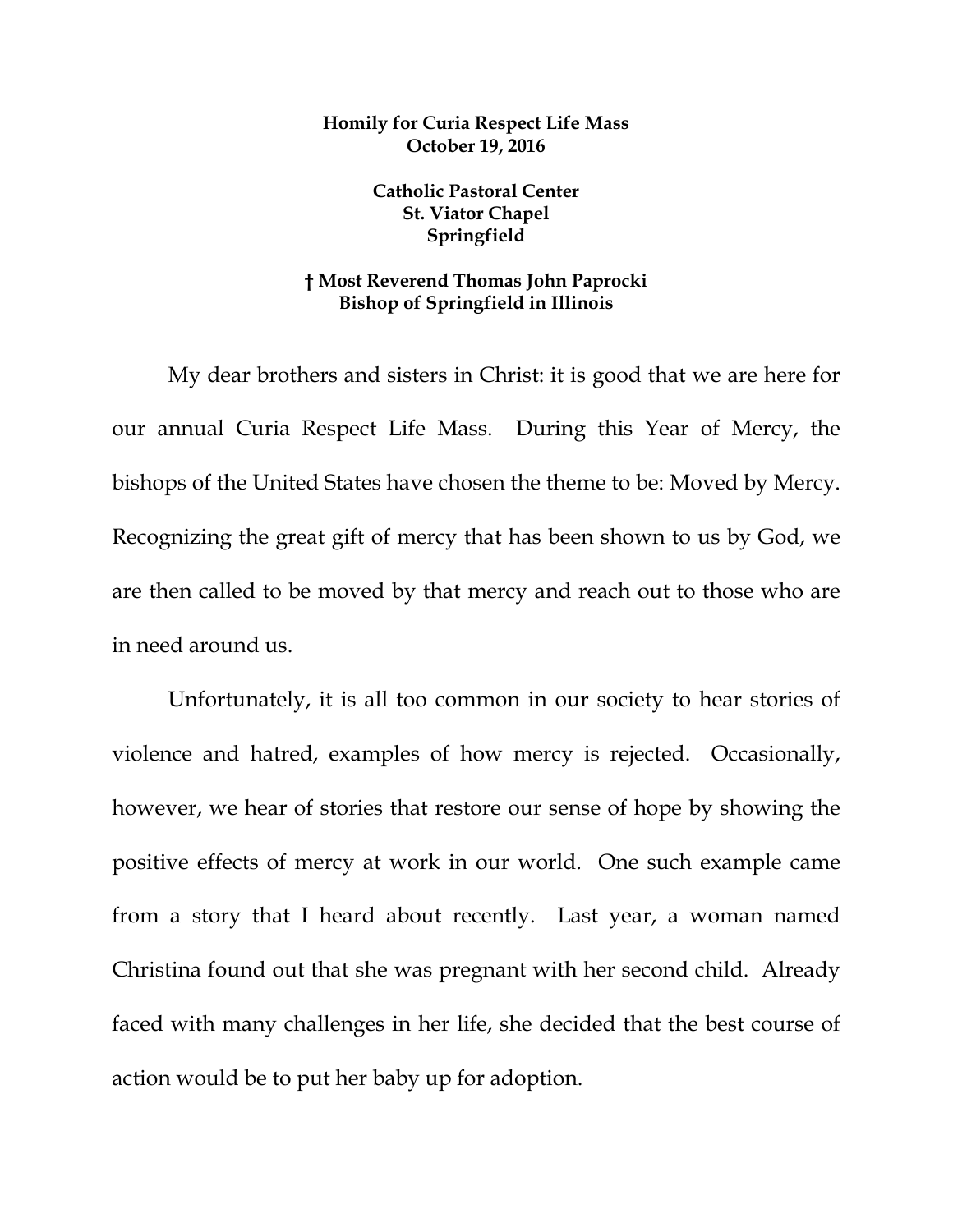On the day the baby was born, the woman who was planning to adopt the child was present at the hospital for the delivery. When the adoptive mother saw the newborn girl, she broke into tears and ran from the hospital, never to be seen again. The baby, named Abigail, had been born with a genetic condition that causes underdevelopment in facial structures. While we do not know what was going through her mind, this woman was moved by something, but I think it is safe to say that it was not mercy. It is not really fair for us to judge why she decided not to welcome this precious gift of life, but she didn't.

The situation quickly turned from tragic to beautiful as the birth mother decided at that moment that she would take this child and raise her daughter herself. Christina, the mother, said the following about her new baby: "That is when I realized she is meant to be mine only now 'cause of her needs…I was not fully prepared for her, but now I can no longer see my life without either one of my daughters."[1](#page-6-0) Unlike the adoptive mother, Christina was moved by mercy and decided to accept Abigail for the gift that she is, a gift that she says "saves my life every single day."[2](#page-6-1)

As our diocese continues our journey forward of stewardship and discipleship as a way of life, we are inspired by the example given by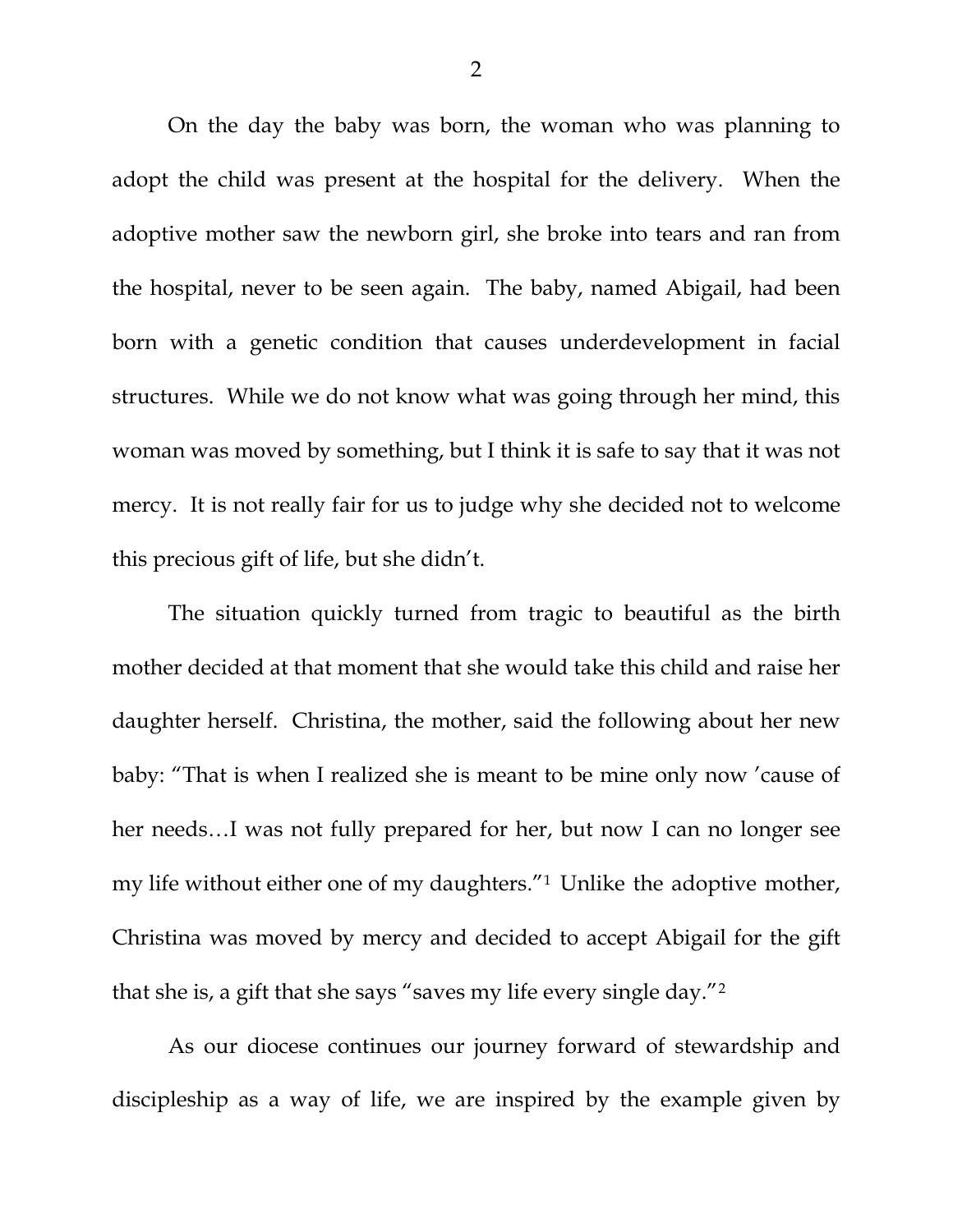people such as Christina. Using the words from our Gospel for today, we could say that she was a "faithful and prudent steward" (Luke 12:42). First of all, she was acting with great prudence when she realized that she was not in a position to care for this child in an adequate way. Unlike so many faced with a challenge like hers, she did not resort to having an abortion, but prudently planned for the future of her child by arranging to have her adopted.

When that plan came to an unexpected end, she continued to act faithfully as a steward of the gift with which she had been entrusted. Just like St. Paul in our first reading who recognized that the gift of grace he had received was given for the benefit of others,<sup>[3](#page-6-2)</sup> Christina did not think first about herself, she thought about her child and decided that the right thing to do was to fully embrace her role as the mother of this child, a mother who would commit to the stewardship of sharing the gift of her motherhood with her daughter.

This story also highlights another aspect of our stewardship and discipleship way of life. It shows the necessity of putting the pillar of hospitality first. As they began their journey of stewardship in the Diocese of Wichita, the leaders emphasized that even though it might not be the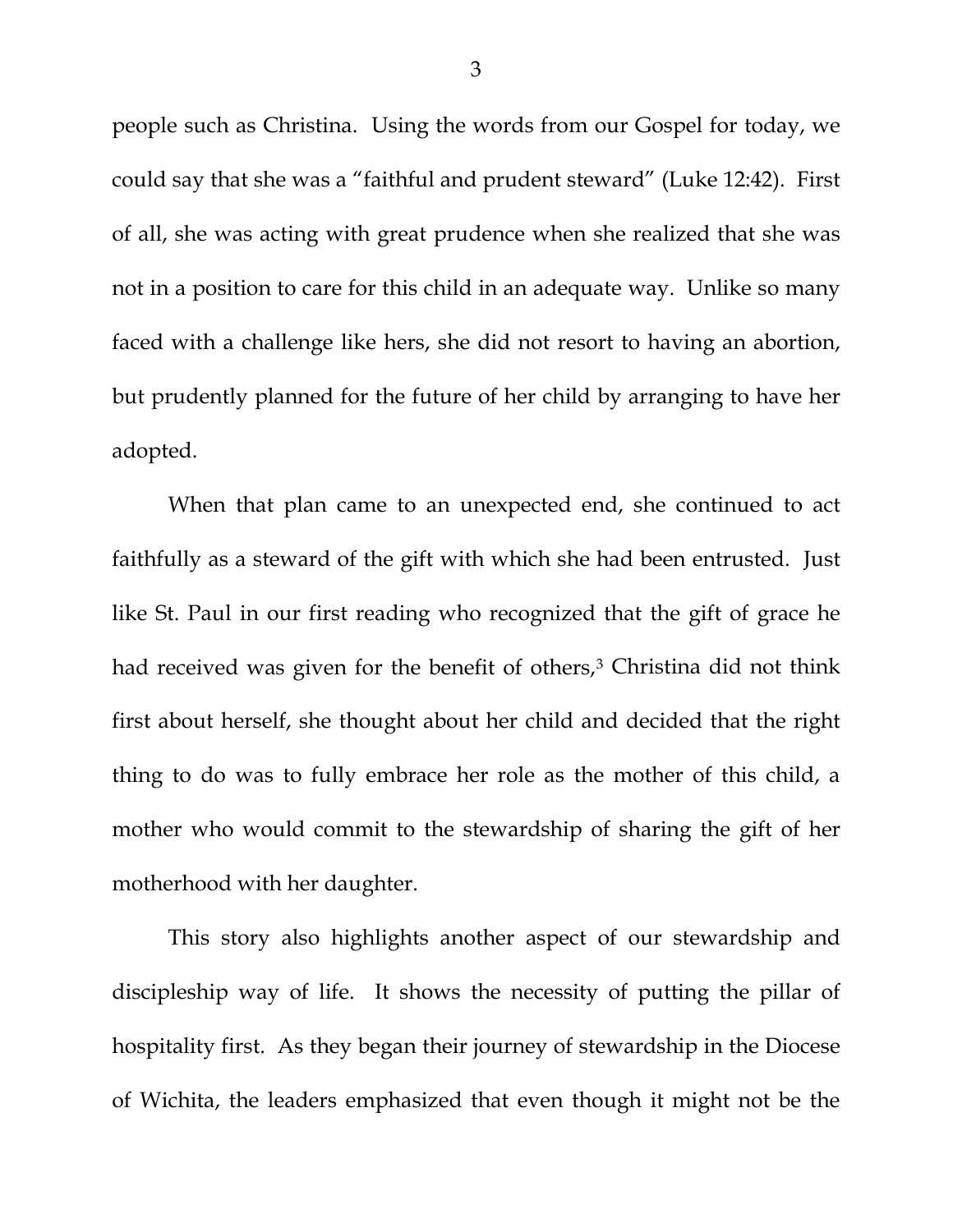most important pillar, hospitality has to come first. If people do not feel welcome, it is going to be much more difficult to get them to embrace the other pillars of stewardship.

In the stewardship way of life to which we are all called, it is important for us to be conscious of this pillar of hospitality as a starting point for our efforts. When we were at the Diocesan Respect Life Mass in Granite City earlier this month, I spoke about our approach to those women faced with a difficult pregnancy. It can be tempting to try to go right to the pillar of formation, informing them of the grave mistake that they are making and the moral consequences of their choice to have an abortion.

While it is true that we do indeed need to make people aware of these consequences, we must also recognize that we are dealing with human beings who are often scared and uncertain. This must be taken into account when we find ourselves in these situations. We want to bring them to conversion, but in our present culture, that does not often happen when the person is feeling attacked with the Gospel message.

We can turn to our newly canonized saint, St. Teresa of Calcutta, for the example of how this can be lived out. She spoke on this very topic at

4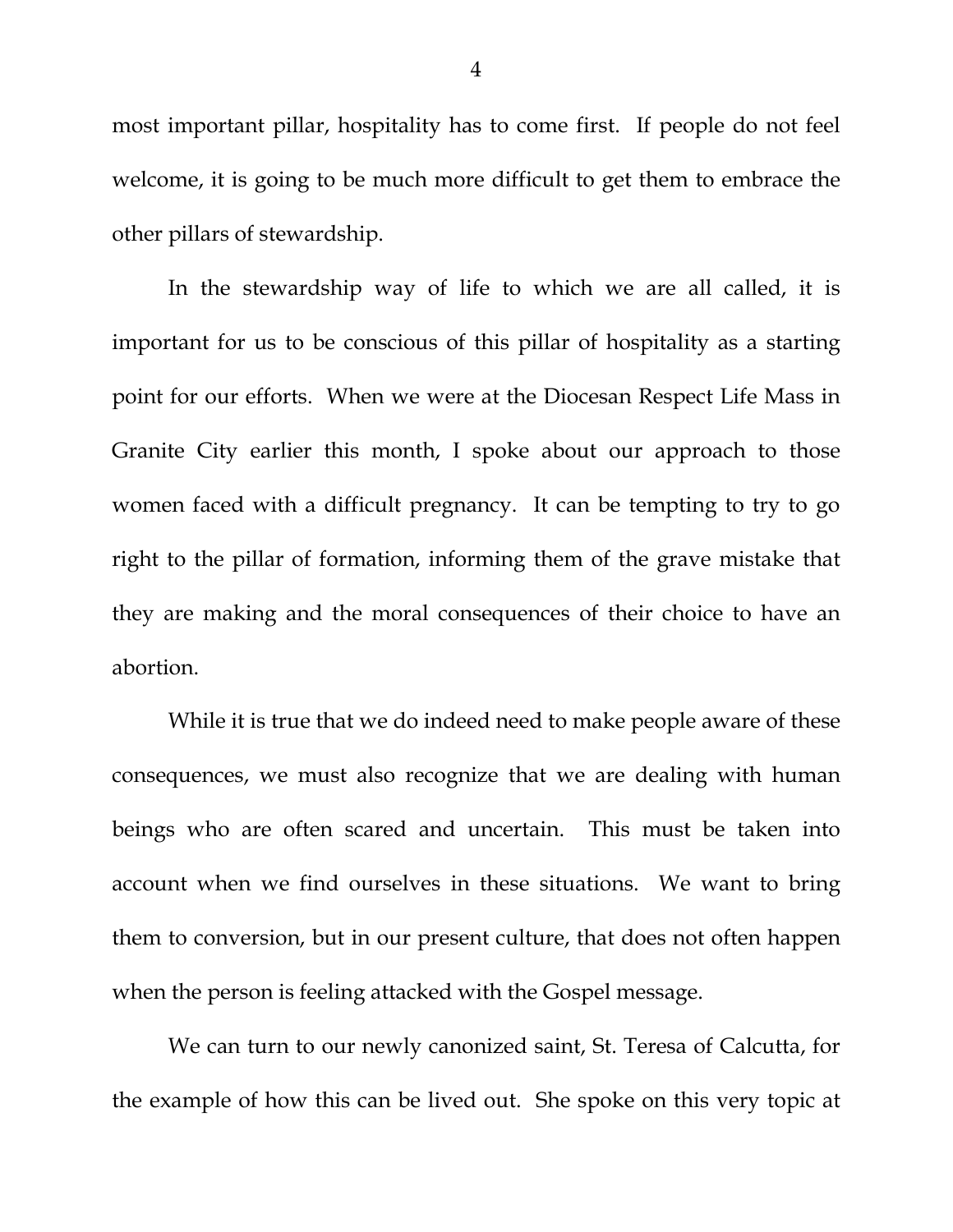the National Prayer Breakfast in Washington, D.C. in 1994. She said the following:

How do we persuade a woman not to have an abortion? As always, we must persuade her with love and we remind ourselves that love means to be willing to give until it hurts. Jesus gave even His life to love us. So, the mother who is thinking of abortion, should be helped to love, that is, to give until it hurts her plans, or her free time, to respect the life of her child. The father of that child, whoever he is, must also give until it hurts.[4](#page-6-3)

To use the language of the pillars of stewardship, Mother Teresa is inviting us to start with hospitality which comes from a heart that is moved by mercy for others. It is from that entry point that we can lead them to conversion and an understanding of their obligations as stewards of the gift of life.

We see this dynamic in other areas of respect for life. Take for example the issue of assisted suicide. In 2015, 48% of those who died under Oregon's assisted suicide law cited being a "burden" on family, friends, or caregivers as a reason for their suicide.<sup>[5](#page-6-4)</sup> One who feels that he or she is a burden is one who is surrounded by those whose hearts have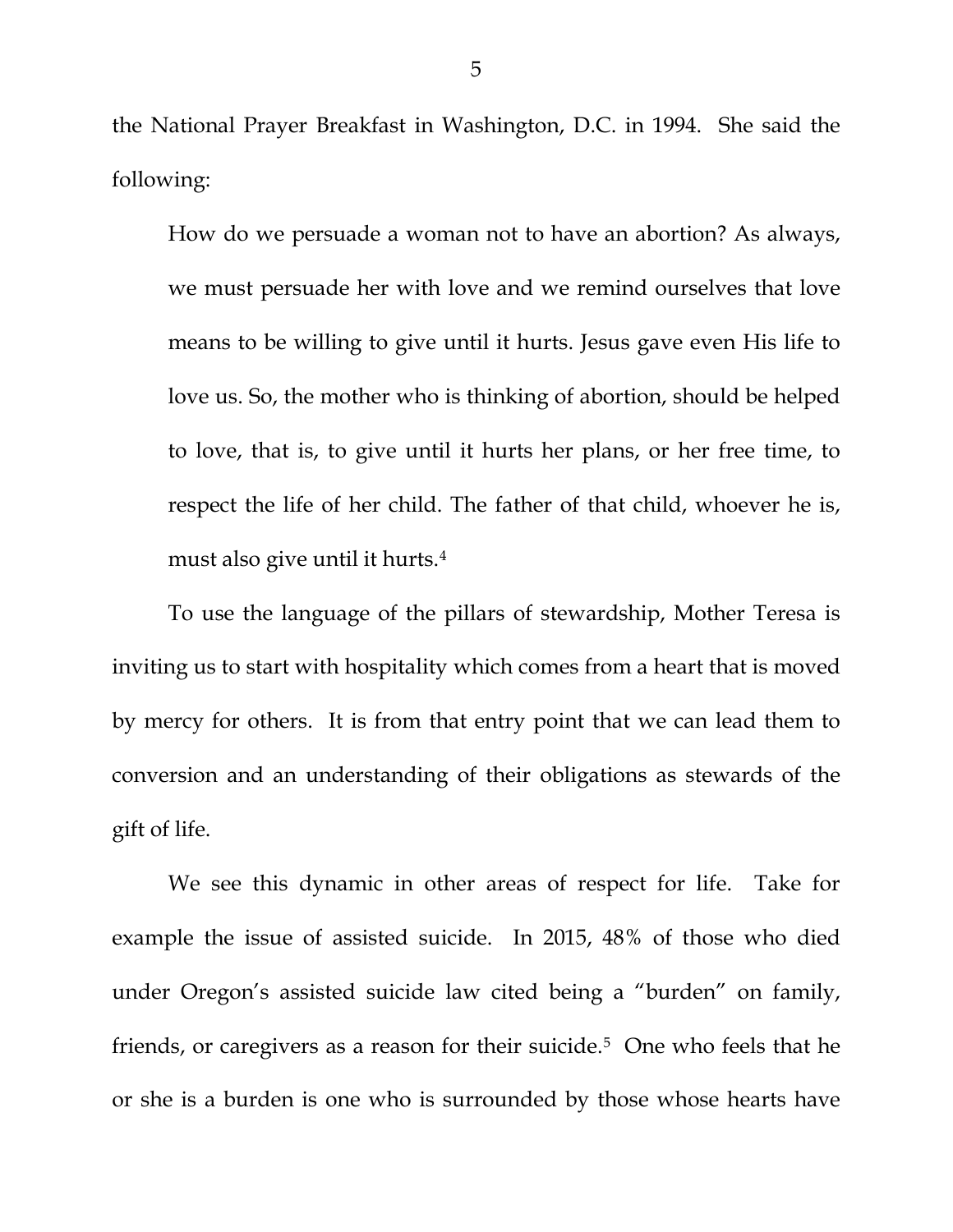not been moved by mercy at the sight of that person's suffering. As a result, the person has not been shown hospitality and they risk falling into the false belief that their life is not worth living.

By opening the door of hospitality, we make way for the Lord to work in powerful ways in our lives and in the lives of others. Returning to the example of Christina, after she made the courageous decision to accept the responsibility of raising her newborn daughter, many people had their hearts moved by mercy at her selfless example. Family, friends, and local nonprofits helped raise money for her and they provided needed supplies so that she could take care of her new baby.

During this Respect Life Month and as we move forward on this path of stewardship and discipleship, may our hearts always be open to being moved by mercy. May that enable us to practice hospitality generously and lovingly, thus opening the door to let all of God's gifts take root in our lives, to grow, and so bear fruit for the Kingdom of God toward which we as missionary disciples journey together.

May God give us this grace. Amen.

 $\overline{\phantom{a}}$